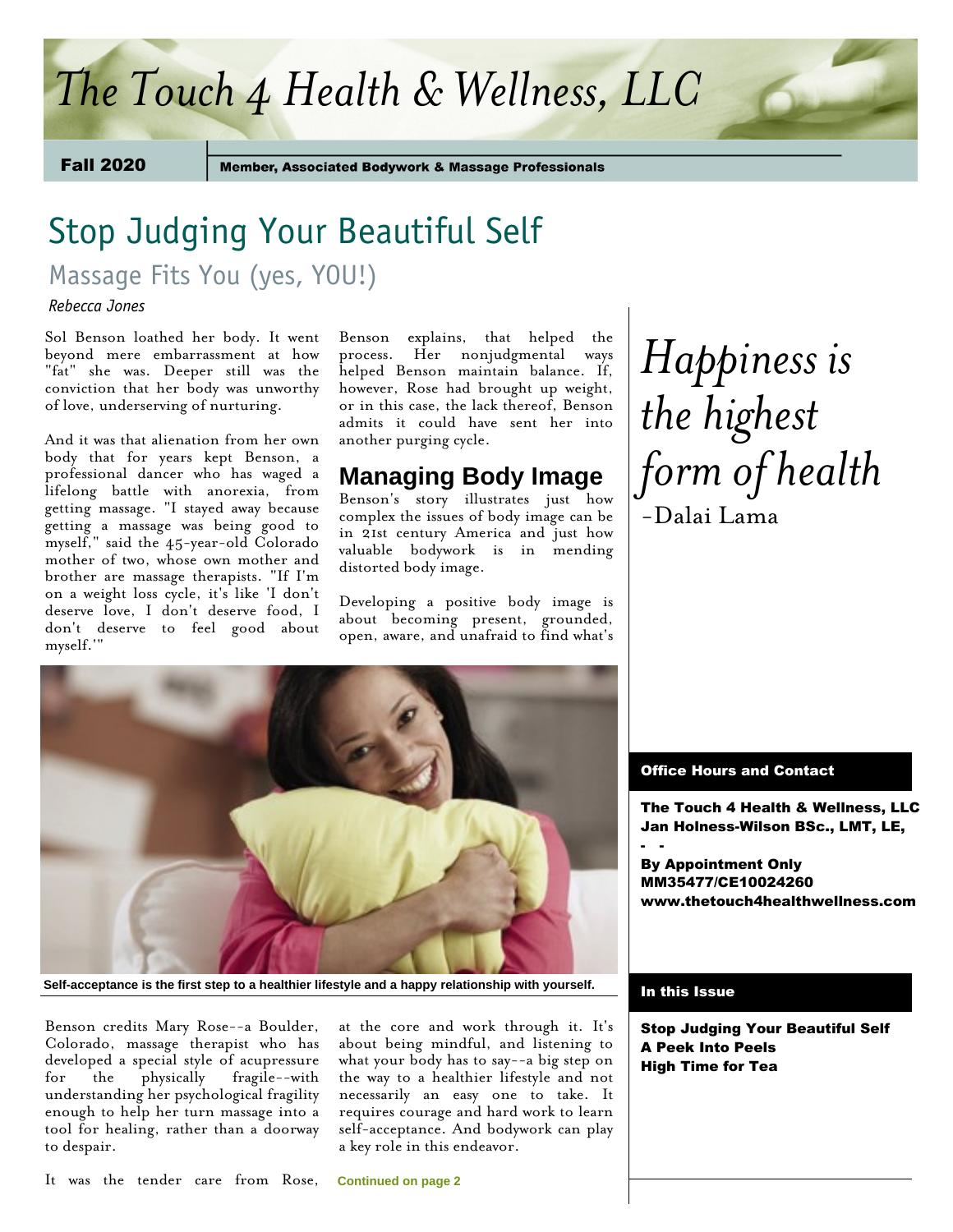#### **Continued from page 1**

With America in the grip of an obesity epidemic--while at the same time holding up waif-like thinness as a cultural ideal--many people are worried about excess pounds and the harsh judgments that accompany them. Embarrassment at the thought of uncovering imperfect bodies for the close contact of a massage or bodywork session drives away untold numbers of potential clients.

The problem isn't limited to issues of weight. Many people avoid massage because of embarrassment about acne, surgical scars, birthmarks they consider unsightly, or some other physical deformity or flaw.

"A really common one is, 'I have such ugly feet,'" Rose says. "I always laugh and say that in 20 years, I haven't seen an ugly foot yet. People just have bad attitudes about their feet. In general, people are so self-judgmental."

### **Relax, Really**

Massage therapists specialize in the human body. They don't judge; rather, they see anatomy.

"This is something that's so prevalent and something we deal with daily," says Jonathan Burt, 27, a Detroit massage therapist and massage instructor. "I can't tell you how often I've heard, 'I have to wait until I get into shape before I come in for a massage.' Clients think they have to be in shape before they can relax." Newsflash: Relaxation is not exclusive to model body types.

Given the increased blood flow that results from massage, as well as the benefits to the lymphatic and other body systems, Burt believes overweight people and others who suffer from limited mobility are the people most likely to benefit from a good massage. That's why he especially treasures his larger clients.

The idea of taking your clothes off for a massage is often more intimidating than the reality. In fact, practitioners make draping an art form, ensuring the client doesn't feel exposed. And by the way, says Burt, you're not the only imperfect body around here. "We all have flaws," says Burt, who gave his first massage at age seven, when his grandmother, a double amputee, asked him to massage her stumps. "Myself, I'm not the

American Gladiator. I inform people I have flaws as well, and I'd be more than willing to help them overcome their self-consciousness."

### **Viewpoint: Compassion**

We're all in this together, and your massage therapist is operating from a place of compassion. Your practitioner is there to create and hold a safe space for you. Says Charlie Murdach, 38, a Portsmouth, New Hampshire, massage therapist, "For me, it's meeting the person where that person is and addressing that person in an appropriate and compassionate way."

Murdach, who has been a massage therapist since 1990, says he has yet to meet a potential client that he can't help, regardless of that person's physical condition. He believes this is due to the massage therapist's ability to avoiding

forcing anything, but to also being open to the possibility that miracles can happen.

Murdach explains your practitioner's role: "Whatever is going on with that person, whether it's a deformity or some type of disability, I make sure I can step up and hold the waters calm for that person. It doesn't matter if they're missing an arm, or have a deformed hand, the person who is standing there desires to move forward."

Getting a massage can do wonders for body image and help bridge the disconnect between the physical and emotional. A wounded psyche can lead you to believe you don't deserve a massage; this is when you most do! You are worthy--book your massage today.



**Bodywork can boost self-esteem and confidence, and even improve body image.**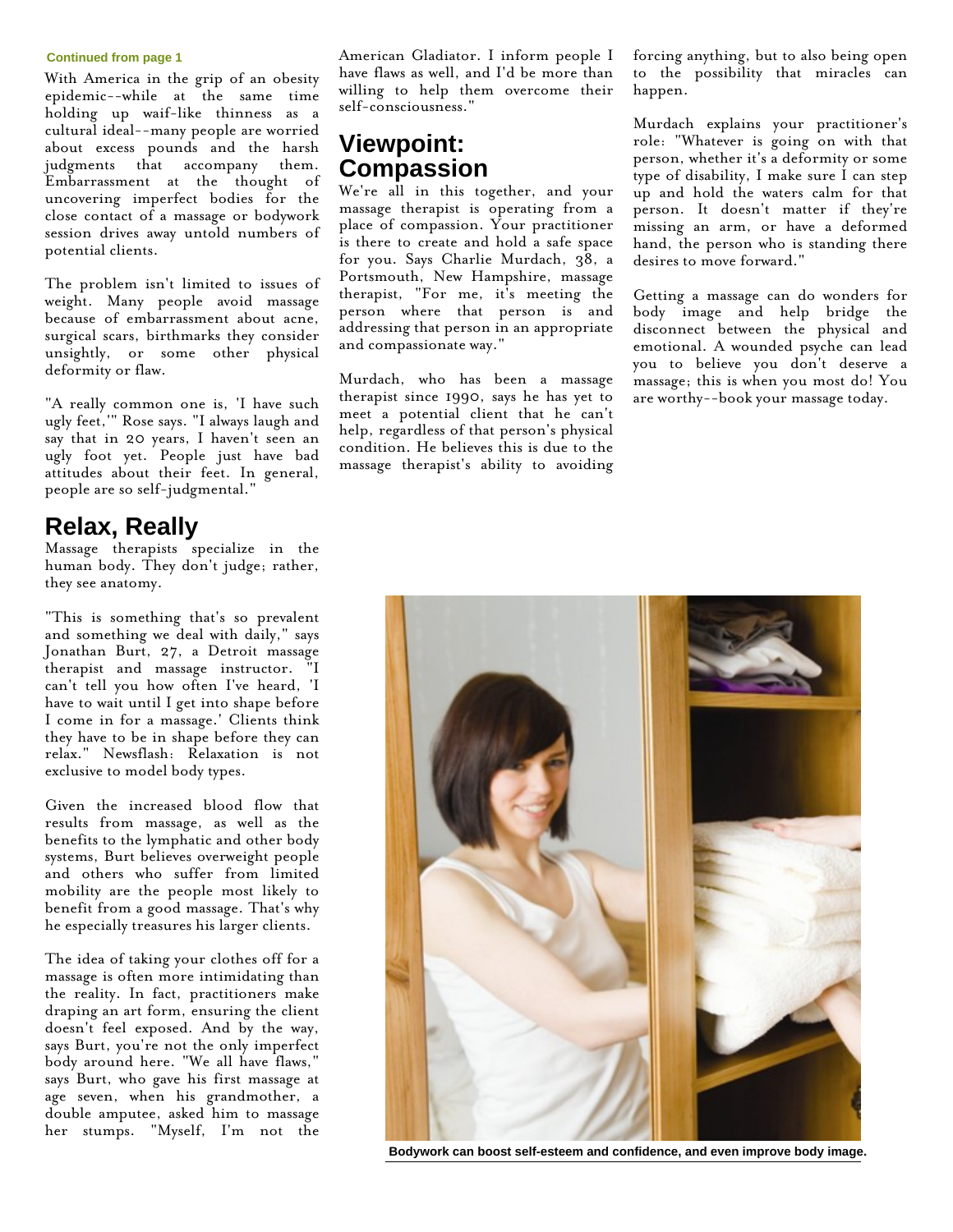# A Peek Into Peels

Chemical peels have become increasingly popular over the past few years. Once a strictly medical procedure, peels entered the beauty industry in the 1980s as a way to rejuvenate aging skin, smooth lines, even out skin tone, fade dark spots, minimize enlarged pores, improve acne, and generally promote healthier skin.

Technically speaking, the peels offered in spas and salons across the country aren't really peels, but are a kind of resurfacing that many refer to as chemical exfoliation. Deeper peels are considered medical procedures because of how deeply they penetrate skin and are done by medical care providers. These peels use much more potent chemicals and are substantially more expensive, costing several hundred dollars.

Chemical exfoliation, a treatment you can receive from your esthetician, involves applying one or more acids to facial skin to remove the outermost layer. In general, chemical exfoliation involves the use of alpha hydroxy acids, which are naturally found in foods. The most common are glycolic acid that is derived from sugar cane, and lactic acid from sour milk. These acids have a long track record of treating dry skin and hyperpigmentation, and of reversing the effects of aging. Another frequently used substance is salicylic acid. Derived from the bark of the willow tree, it is an oil-grabber that helps unclog pores.

After a chemical exfoliation, you must take good care of your skin or risk developing dark patches. Skin will be especially sensitive to sunburn for about a week after the peel, so sunscreen is a must, even on cloudy days. Other potential side effects include flaking or scabbing.

Not everyone is a good candidate for chemical exfoliation. Dark-skinned and olive-toned individuals are at greater risk for scarring. Some medications and medical conditions, like pregnancy or

autoimmune disorders, may preclude you from this treatment.



**Chemical peels help to promote healthier skin.**

## High Time for Tea **Discover the Healing Properties of Taking Tea**

#### *Brenda Armstrong*

The health research is enough to make you forego the latte for strong brewed tea instead. Name your color -- black, white, green, even red -- teas are packed with disease-preventing antioxidants (more than some fruits and vegetables) and contain vitamins, minerals, and at least half the caffeine of coffee.

Fortified with free radical-fighting polyphenols, tea drinkers have a reduced risk of many different cancers, in particular stomach, colorectal, and even skin cancer. Tea drinkers also have a lower risk of heart disease, stroke, and high cholesterol. Containing antiinflammatory and arthritis-preventing properties, tea also helps stimulate the immune system and protect the liver against toxins.

But you have to drink up. Most research points to five or so cups of brewed tea each day to reap the health benefits. Decaf tea loses some but not much of its health punch, due to extra processing.

All traditional tea -- white, green, oolong, and black -- is derived from the leaves of an evergreen tree called the Camellia sinensis, and all contain the health-promoting polyphenols. White tea is made from young tea leaves, dried in the sun without fermentation or processing. Green tea is dried with hot air after picking, so it retains its color but is not fermented. Oolong tea, sometimes referred to as "brown" tea, is fermented but not processed to the point of black tea. Black tea, on the other hand, is fully fermented, which accounts for the color of the leaves and its stronger flavor.

Rooibos, or red tea, is naturally caffeine-free and from the Aspalathus linearis, a shrub that grows only at high altitude near Cape of Good Hope in South Africa.

Herbal teas are made from a variety of plants, roots, bark, seeds, and flowers and are technically herbal infusions rather than tea. Though they don't contain the same antioxidants and haven't received the same research-based accolades as traditional tea, the herbs in these infusions have certain healing properties that have been used for centuries to treat many common health issues.

*Brenda Armstrong is a Holistic Massage Therapist, Product Developer and Wellness Coach.*